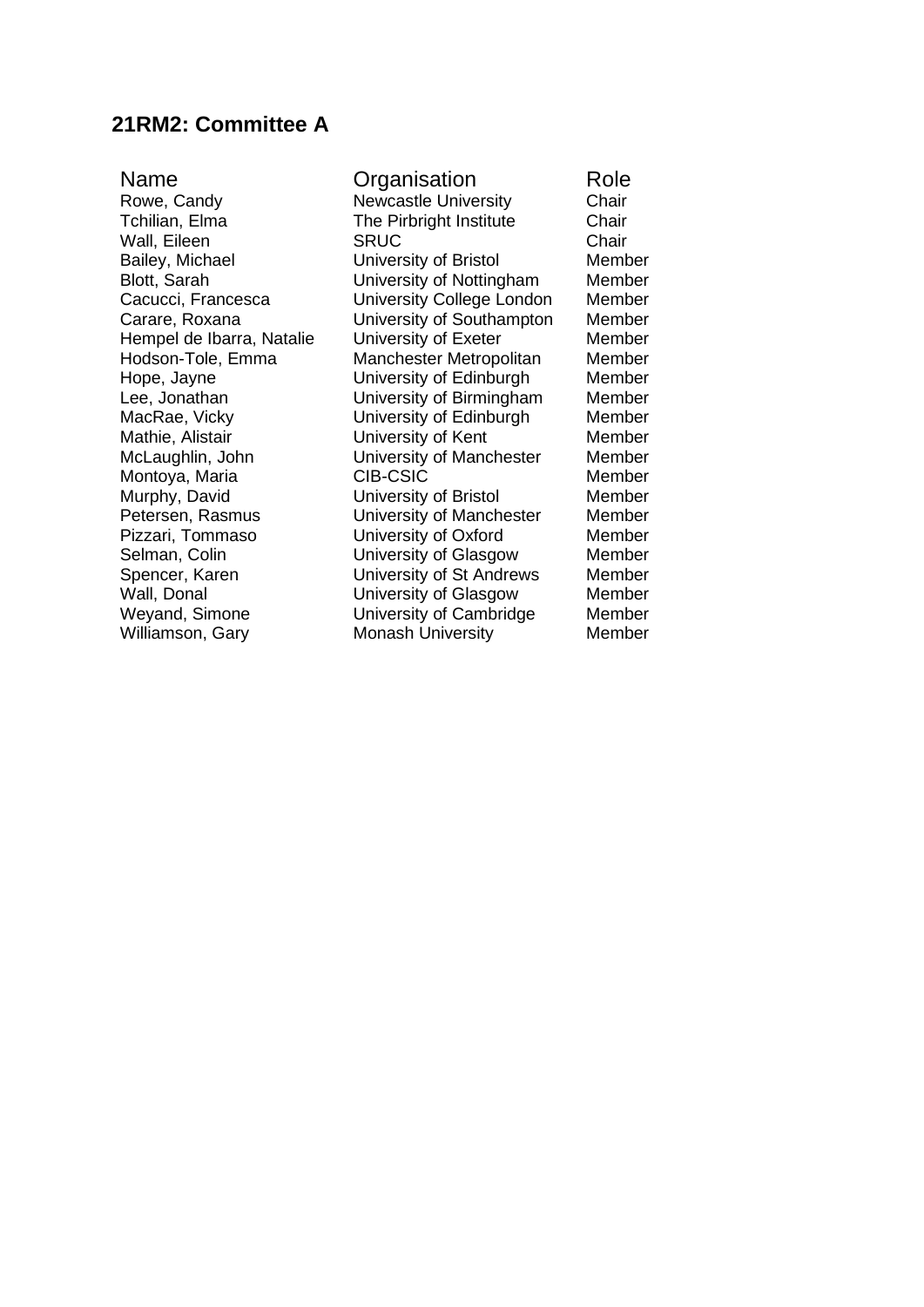## **21RM2: Committee B**

| Name                     | Organisation                     | Role   |
|--------------------------|----------------------------------|--------|
| Baggs, Elizabeth         | University of Edinburgh          | Chair  |
| Banfield, Mark           | <b>John Innes Centre</b>         | Chair  |
| Gilmartin, Phil          | University of Hull               | Chair  |
| Arnold, Dawn             | Harper Adams                     | Member |
| Avignone Rossa, Claudio  | University of Surrey             | Member |
| Avison, Matthew          | University of Bristol            | Member |
| Bayliss, Chris           | University of Leicester          | Member |
| Bennett, Tom             | University of Leeds              | Member |
| Brown, Alistair          | University of Exeter             | Member |
| Chen, Yin                | University of Warwick            | Member |
| Christie, John           | University of Glasgow            | Member |
| Daniell, Tim             | University of Sheffield          | Member |
| Evans, Darren            | <b>Newcastle University</b>      | Member |
| Fountain, Michelle       | <b>NIAB</b>                      | Member |
| Gifford, Miriam          | University of Warwick            | Member |
| Halliday, Karen          | University of Edinburgh          | Member |
| Henderson, lan           | University of Cambridge          | Member |
| Kanyuka, Kostya          | <b>Rothamsted Research</b>       | Member |
| Mahenthiralingam, Eshwar | <b>Cardiff University</b>        | Member |
| Murchie, Erik            | University of Nottingham         | Member |
| Pittman, Jon             | University of Manchester         | Member |
| Runions, John            | <b>Oxford Brookes University</b> | Member |
| Seipke, Ryan             | University of Leeds              | Member |
| Weinert, Lucy            | University of Cambridge          | Member |
|                          |                                  |        |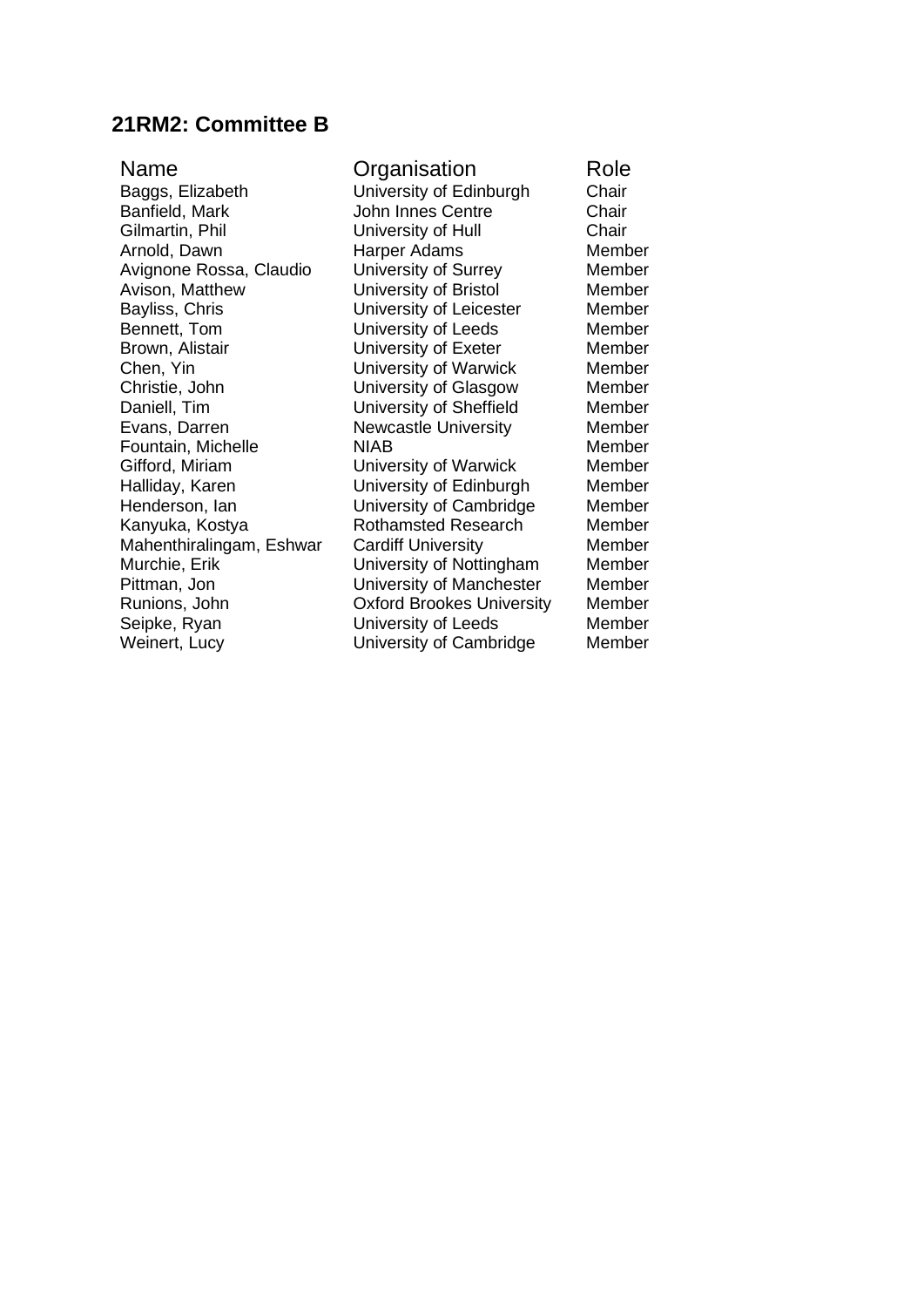## **21RM2: Committee C**

Goult, Benjamin Thomas<br>Jones, Andrew Whitehouse, Adrian

Name Crganisation Role<br>Emes. Richard University of Nottingham Chair Emes, Richard **University of Nottingham** Chair<br>
Harries, Lorna **Chair**<br>
University of Exeter Chair Harries, Lorna **Marries, Lorna Chair**<br>
Houart. Corinne **Chair**<br>
King's College London Chair Houart, Corinne **King's College London** Chair<br>Alic. Nazif College London Member University College London Bacardit, Jaume **Newcastle University** Member Bretman, Amanda University of Leeds Member Campbell, Kyra University of Sheffield Member Chapman, Tracey University of East Anglia Member Chari, Divya Keele University Member<br>
Cowley, Shaun University of Leicester Member University of Leicester Davey, Robert **Earlham Institute** Member Evans, Nick University of Southampton Member Ford, Dianne **Northumbria University** Member Fray, Rupert University of Nottingham Member Furger, Andre **Commundee University of Oxford** Member Goult, Benjamin Thomas University of Kent Jones, Andrew University of Liverpool Member University of Oxford Member<br>
University of Cambridge Member St Johnston, Daniel **University of Cambridge** Sternberg, Michael **Imperial College London** Member Watson, Mick **Watson, Mick** University of Edinburgh Member<br>
Whitehouse, Adrian University of Leeds Member Wurm, Yannick Queen Mary University of London

Member